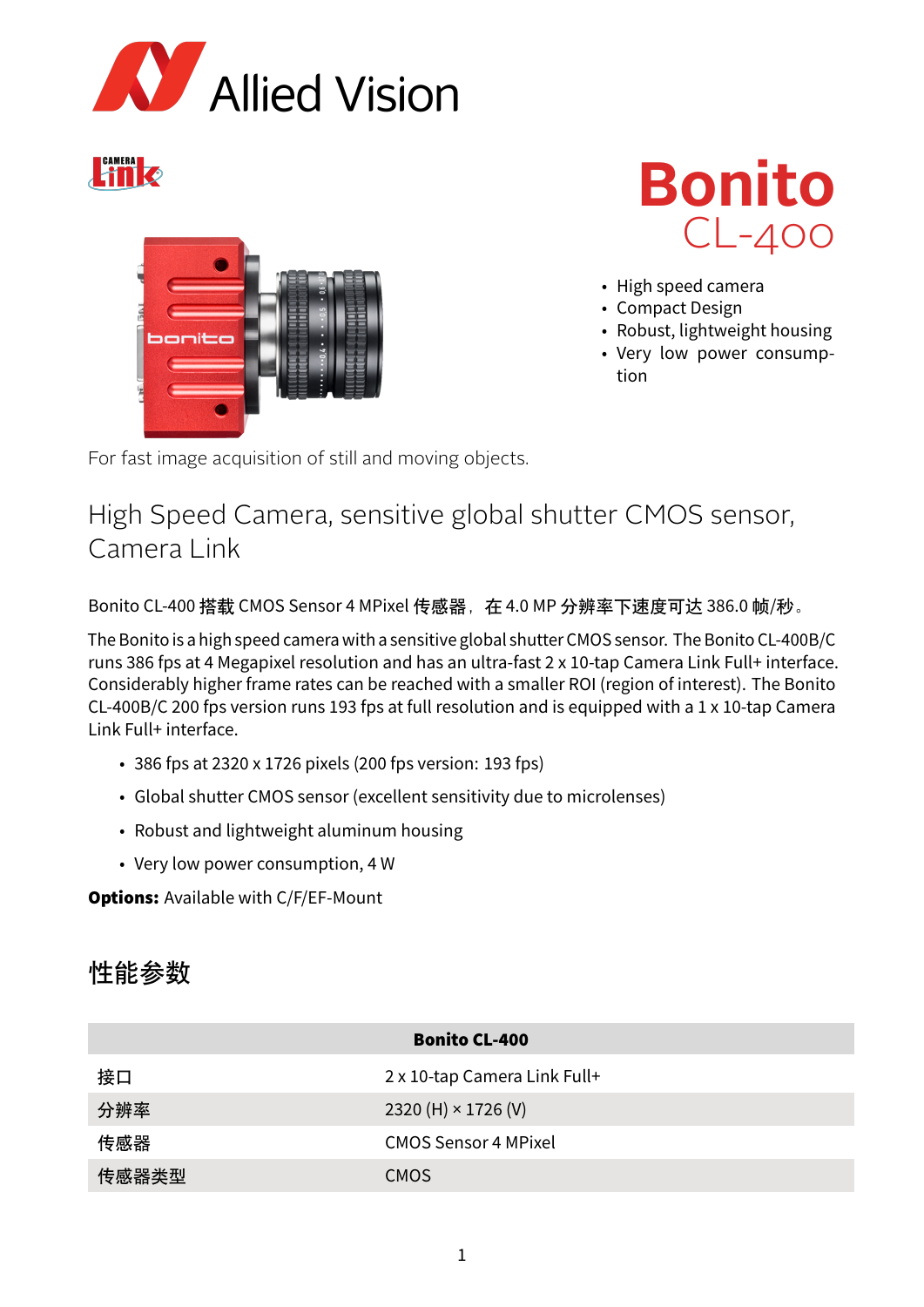

| <b>Bonito CL-400</b> |                                                   |
|----------------------|---------------------------------------------------|
| 传感器尺寸                | Type $4/3$                                        |
| 像元尺寸                 | $7 \mu m \times 7 \mu m$                          |
| 标准镜头接口               | C-Mount, EF-Mount, F-Mount                        |
| 最大满帧帧率               | 386 fps                                           |
| <b>ADC</b>           | 10 Bit                                            |
|                      | 输出                                                |
| Bit 位数               | 8 Bit                                             |
| 黑白像素格式               | Mono8                                             |
| 通用输入输出口(GPIOs)       |                                                   |
| 光耦 I/Os              | $1$ in, $1$ out                                   |
|                      | 工作条件/尺寸                                           |
| 工作温度                 | 0°C to +45 °C                                     |
| 电源要求(DC)             | 12V                                               |
| 功耗                   | 4.2 W @ 12 VDC                                    |
| 重量                   | 360 g (C-Mount)                                   |
| 尺寸 (L × W × H in mm) | $44.2 \times 80 \times 70$ (including connectors) |
| 符合规范                 | CE: 2014/30/EU (EMC), 2011/65/EU (RoHS)           |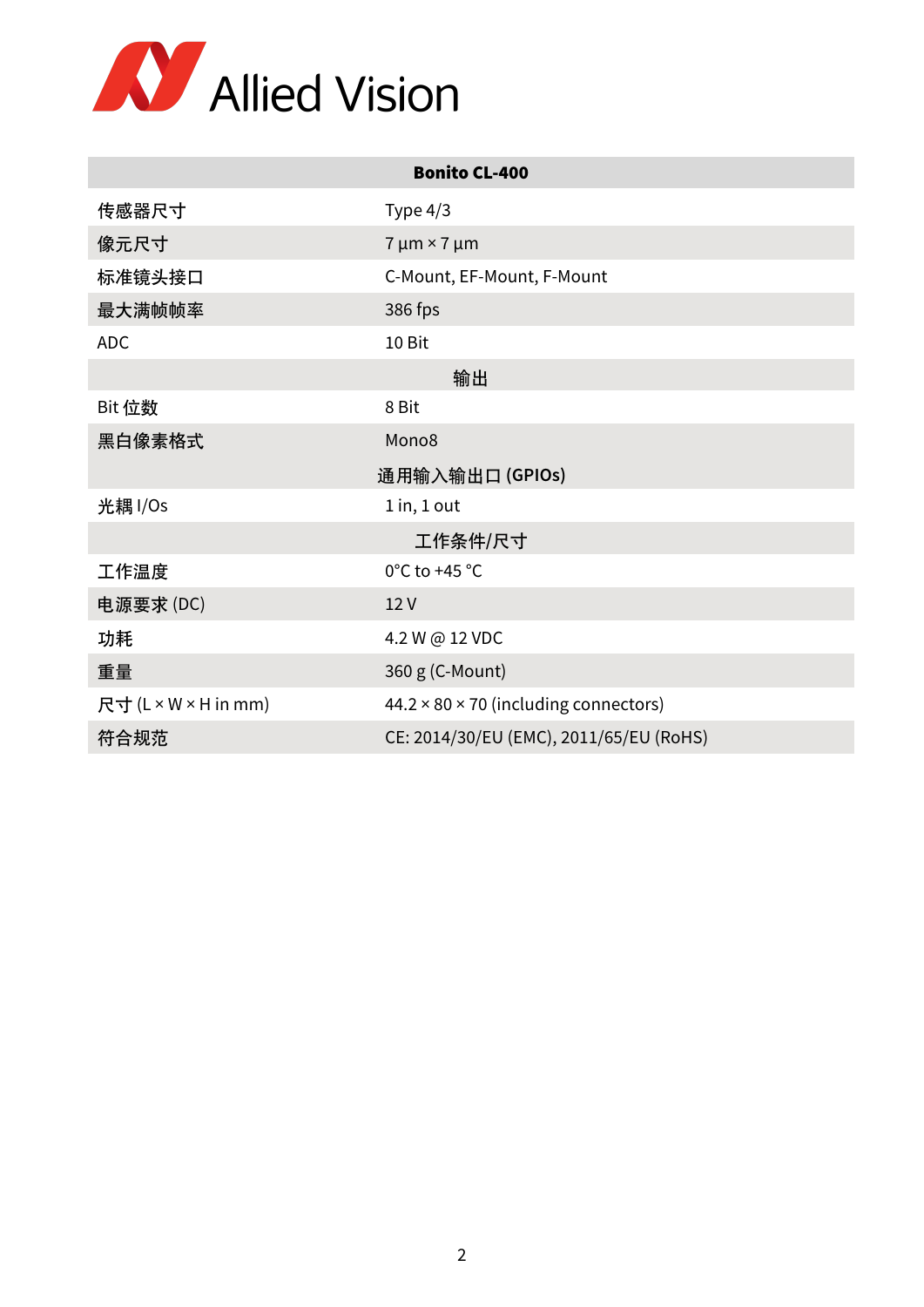

量子转换效率



#### **Spectral sensitivity**

### 特性

- Region of interest (ROI)
- Fixed pattern noise (FPN) correction
- Digital gain (selects 8 of 10 bits for output)
- Offset (brightness)
- Exposure time: 1.5 µs, up to 1 s (recommended), > 1s also possible
- Two readout modes:
	- 386 fps with two 10-tap Camera Link outputs
	- 193 fps with one 10-tap Camera Link output
- Continuous mode (image acquisition with maximum frame rate)
- Image on demand mode (triggered image acquisition)